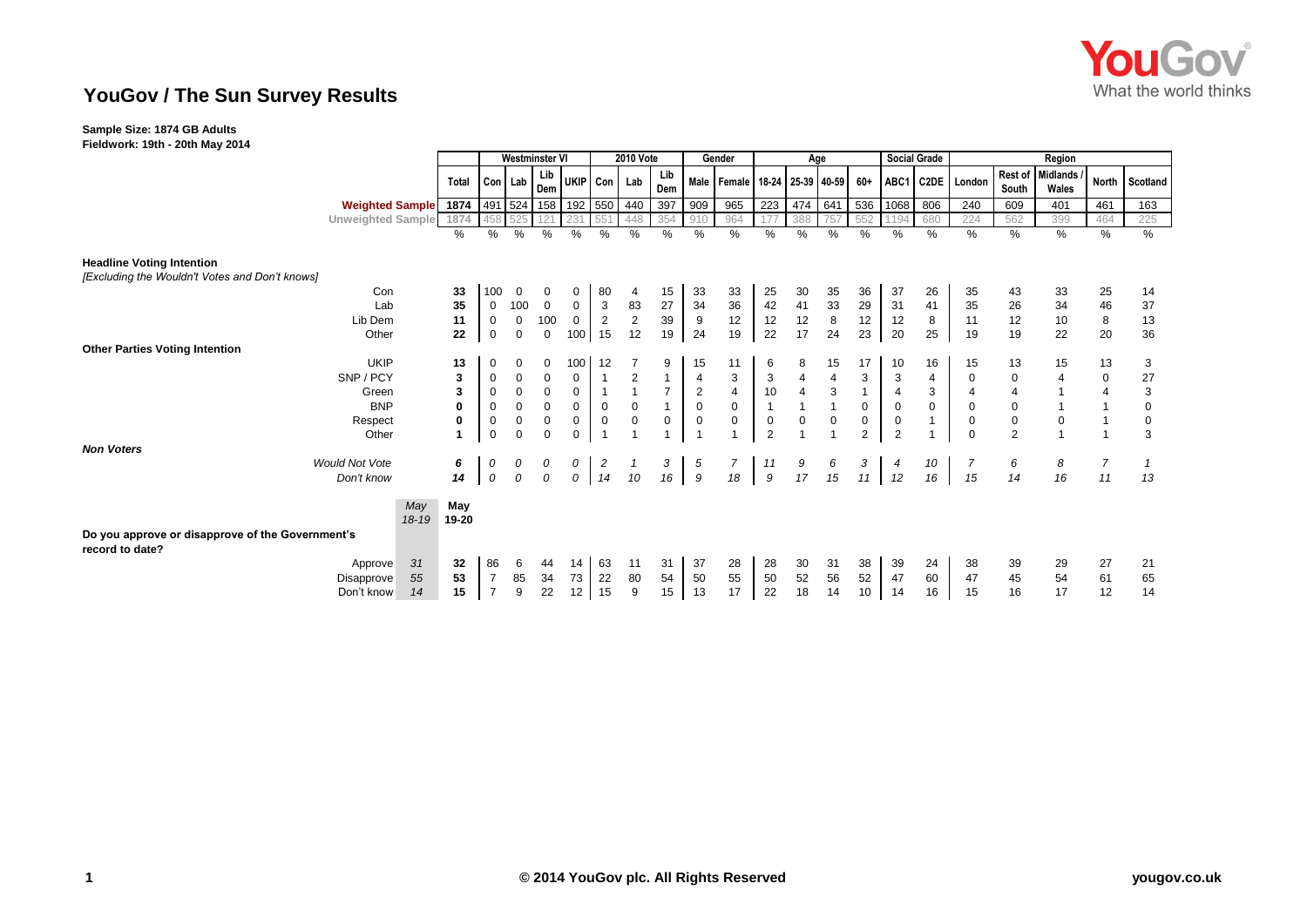

## **Sample Size: 1874 GB Adults Fieldwork: 19th - 20th May 2014**

|                                                                                                                                            |                  |                 |                | <b>Westminster V</b> |                         |                | <b>2010 Vote</b> |                |                  | Gender         |                           |                  |                         | Age            |                |                | <b>Social Grade</b> |                  |                  |                          |                |                                       |
|--------------------------------------------------------------------------------------------------------------------------------------------|------------------|-----------------|----------------|----------------------|-------------------------|----------------|------------------|----------------|------------------|----------------|---------------------------|------------------|-------------------------|----------------|----------------|----------------|---------------------|------------------|------------------|--------------------------|----------------|---------------------------------------|
|                                                                                                                                            |                  | Total           | Con            | Lab                  | Lib<br>Dem              | <b>UKIP</b>    | Con              | Lab            | Lib<br>Dem       | Male           | l Female                  | $18 - 24$        | 25-39 40-59             |                | $60+$          | ABC1           | C2DE                | London           | Rest of<br>South | <b>Midlands</b><br>Wales | <b>North</b>   | Scotland                              |
| Weighted Sample 1874                                                                                                                       |                  |                 | 491            | 524                  | 158                     | 192            | 550              | 440            | 397              | 909            | 965                       | 223              | 474                     | 641            | 536            | 1068           | 806                 | 240              | 609              | 401                      | 461            | 163                                   |
| <b>Unweighted Sample</b>                                                                                                                   |                  | 1874            | 45             | 525                  | 121                     | 231            | 551              | 448            | 354              | 910            | 964                       | 177              | 388                     | 757            | 552            | 1194           | 680                 | 224              | 562              | 399                      | 464            | 225                                   |
|                                                                                                                                            |                  | $\frac{0}{0}$   | $\frac{0}{0}$  | %                    | $\frac{0}{0}$           | $\frac{0}{0}$  | $\frac{0}{0}$    | $\frac{0}{0}$  | %                | $\frac{0}{0}$  | %                         | $\frac{0}{0}$    | $\frac{0}{0}$           | $\frac{0}{0}$  | $\frac{0}{0}$  | %              | %                   | $\frac{0}{0}$    | %                | $\frac{0}{0}$            | $\%$           | $\frac{0}{2}$                         |
|                                                                                                                                            |                  |                 |                |                      |                         |                |                  |                |                  |                |                           |                  |                         |                |                |                |                     |                  |                  |                          |                |                                       |
|                                                                                                                                            | April            | May             |                |                      |                         |                |                  |                |                  |                |                           |                  |                         |                |                |                |                     |                  |                  |                          |                |                                       |
|                                                                                                                                            | 28-29            | 19-20           |                |                      |                         |                |                  |                |                  |                |                           |                  |                         |                |                |                |                     |                  |                  |                          |                |                                       |
| Thinking about Prime Minister David Cameron, which of                                                                                      |                  |                 |                |                      |                         |                |                  |                |                  |                |                           |                  |                         |                |                |                |                     |                  |                  |                          |                |                                       |
| the following qualities do you think he has? Please tick all                                                                               |                  |                 |                |                      |                         |                |                  |                |                  |                |                           |                  |                         |                |                |                |                     |                  |                  |                          |                |                                       |
| that apply.                                                                                                                                |                  |                 |                |                      |                         |                |                  |                |                  |                |                           |                  |                         |                |                |                |                     |                  |                  |                          |                |                                       |
| Sticks to what he believes in                                                                                                              | 21               | 23              | 48             | 15                   | 20                      | 12             | 37               | 15             | 20               | 26             | 20                        | 21               | 20                      | 23             | 25             | 26             | 19                  | 22               | 25               | 19                       | 25             | 23                                    |
| Decisive                                                                                                                                   | 14               | 17              | 42             | $\overline{7}$       | 18                      | $\overline{7}$ | 31               | $\overline{7}$ | 14               | 17             | 17                        | 17               | 19                      | 18             | 14             | 21             | 12                  | 17               | 21               | 15                       | 14             | 14                                    |
| A natural leader                                                                                                                           | 13               | 17              | 46             | $\overline{4}$       | 13                      | $\overline{7}$ | 34               | 6              | 15               | 18             | 16                        | 20               | 18                      | 17             | 17             | 23             | 10                  | 15               | 23               | 16                       | 15             | 10                                    |
| Charismatic                                                                                                                                | 14               | 16              | 31             | 10                   | 18                      | 12             | 26               | 12             | 14               | 17             | 15                        | 18               | 17                      | 16             | 15             | 19             | 12                  | 19               | 19               | 16                       | 14             | 10                                    |
| Strong                                                                                                                                     | 12               | 15              | 42             | 6                    | 10                      | $\,6\,$        | 30               | $\overline{7}$ | 11               | 18             | 13                        | 22               | 17                      | 15             | 13             | 19             | 11                  | 16               | 17               | 15                       | 14             | 14                                    |
| Good in a crisis                                                                                                                           | 12               | 14              | 38             | 2                    | 11                      | $\overline{7}$ | 30               | 3              | 9                | 15             | 12                        | 15               | 13                      | 14             | 13             | 17             | 9                   | 13               | 17               | 12                       | 12             | 10                                    |
| Honest                                                                                                                                     | 13               | 13              | 36             | $\overline{2}$       | 17                      | 2              | 28               | 3              | 10               | 15             | 11                        | 13               | 9                       | 12             | 18             | 16             | $\boldsymbol{9}$    | 11               | 17               | 10                       | 13             | $\boldsymbol{9}$                      |
| In touch with the concerns of ordinary people                                                                                              | $\sqrt{5}$       | $\overline{7}$  | 20             | $\overline{1}$       | $\overline{7}$          | 2              | 16               | $\mathbf{1}$   | 4                | 6              | $\overline{7}$            | 8                | 6                       | 6              | $\overline{7}$ | $\overline{7}$ | $\,6$               | 4                | 10               | $\overline{7}$           | 6              | $\ensuremath{\mathsf{3}}$             |
| None of these                                                                                                                              | 48               | 46              | 11             | 65                   | 39                      | 69             | 24               | 64             | 49               | 45             | 47                        | 38               | 40                      | 50             | 50             | 42             | 52                  | 42               | 40               | 50                       | 49             | 59                                    |
| Don't know                                                                                                                                 | 10               | $\overline{7}$  | 3              | 5                    | $\overline{7}$          | $\overline{2}$ | $6\phantom{1}6$  | $\overline{4}$ | 6                | $\overline{7}$ | 8                         | 11               | 12                      | 5              | 5              | 5              | 10                  | 10               | $\overline{7}$   | 9                        | $\overline{7}$ | $\mathbf{3}$                          |
| Thinking about Labour leader Ed Miliband, which of the<br>following qualities do you think he has? Please tick all<br>that apply.          |                  |                 |                |                      |                         |                |                  |                |                  |                |                           |                  |                         |                |                |                |                     |                  |                  |                          |                |                                       |
| In touch with the concerns of ordinary people                                                                                              | 20               | 21              | $\overline{7}$ | 51                   | 14                      | 12             | 5                | 45             | 24               | 23             | 19                        | 23               | 17                      | 23             | 21             | 21             | 21                  | 22               | 18               | 20                       | 23             | 27                                    |
| Sticks to what he believes in                                                                                                              | 14               | 15              | 9              | 35                   | 8                       | 8              | 8                | 31             | 16               | 17             | 14                        | 15               | 15                      | 16             | 15             | 15             | 16                  | 19               | 13               | 13                       | 17             | 19                                    |
| Honest                                                                                                                                     | 13               | 15              | 5              | 36                   | 12                      | 6              | 3                | 32             | 17               | 17             | 12                        | 14               | 15                      | 13             | 16             | 16             | 13                  | 15               | 12               | 15                       | 16             | 18                                    |
| Strong                                                                                                                                     | $\overline{4}$   | 6               | $\mathbf{1}$   | 16                   | $\sqrt{5}$              | 4              | $\mathbf{1}$     | 13             | 6                | 6              | 5                         | 10               | 6                       | 6              | 4              | 5              | $\overline{7}$      | 5                | 5                | 6                        | $\overline{7}$ | $\boldsymbol{7}$                      |
| Decisive                                                                                                                                   | 5                | $6\phantom{1}6$ | $\mathbf{1}$   | 14                   | $\overline{\mathbf{4}}$ | $\overline{2}$ | $\mathbf{1}$     | 13             | $\boldsymbol{7}$ | $\overline{7}$ | 5                         | 6                | $\overline{\mathbf{4}}$ | $\,6$          | 6              | 5              | $\overline{7}$      | 4                | 6                | 6                        | $\,6$          | $\boldsymbol{7}$                      |
| A natural leader                                                                                                                           | 3                | 4               | 0              | 11                   | $\mathbf{3}$            | 3              | $\overline{1}$   | 10             | 3                | $\overline{4}$ | $\overline{\mathbf{4}}$   | 6                | $\,6\,$                 | 3              | 3              | 4              | $\overline{5}$      | $\boldsymbol{2}$ | 3                | 6                        | $\sqrt{5}$     | $\overline{\mathbf{4}}$               |
| Good in a crisis                                                                                                                           | $\boldsymbol{4}$ | 3               | $\mathbf{1}$   | $9\,$                | $\overline{2}$          | $\mathbf{1}$   | $\mathbf{1}$     | $\overline{7}$ | $\overline{2}$   | $\overline{4}$ | $\mathsf 3$               | $\overline{2}$   | $\sqrt{5}$              | $\mathbf{3}$   | $\overline{2}$ | 3              | 3                   | $\mathbf 5$      | 3                | 3                        | 3              |                                       |
| Charismatic                                                                                                                                | $\overline{4}$   | 3               | $\mathbf{1}$   | 6                    | $\overline{1}$          | $\mathbf{1}$   | $\mathbf{1}$     | 5              | $\overline{4}$   | $\overline{4}$ | $\ensuremath{\mathsf{3}}$ | $\mathbf{3}$     | $\overline{4}$          | $\overline{4}$ | $\overline{2}$ | 3              | $\overline{4}$      | $\overline{4}$   | 3                | $\overline{\mathbf{4}}$  | $\sqrt{3}$     | $\begin{array}{c} 3 \\ 4 \end{array}$ |
| None of these                                                                                                                              | 54               | 53              | 76             | 19                   | 63                      | 74             | 75               | 28             | 52               | 53             | 52                        | 40               | 48                      | 56             | 59             | 56             | 49                  | 46               | 58               | 54                       | 50             | 52                                    |
| Don't know                                                                                                                                 | 14               | 12              | $\overline{7}$ | 8                    | $\overline{7}$          | 6              | 10               | 9              | 11               | 10             | 14                        | 17               | 18                      | 8              | 10             | 9              | 17                  | 14               | 11               | 13                       | 13             | 6                                     |
| Thinking about Liberal Democrat leader Nick Clegg, which<br>of the following qualities do you think he has? Please tick<br>all that apply. |                  |                 |                |                      |                         |                |                  |                |                  |                |                           |                  |                         |                |                |                |                     |                  |                  |                          |                |                                       |
| Honest                                                                                                                                     | 10               | 11              | 17             | 6                    | 35                      | 3              | 12               | $\overline{7}$ | 18               | 12             | 10                        | 12               | 9                       | 10             | 12             | 14             | $\overline{7}$      | 11               | 12               | 9                        | 10             | 9                                     |
| Sticks to what he believes in                                                                                                              | 8                | 10              | 16             | $\overline{a}$       | 30                      | 3              | 13               | 3              | 16               | 10             | 10                        | 8                | 8                       | 10             | 11             | 11             | 8                   | 13               | 10               | 8                        | 9              | $\boldsymbol{9}$                      |
| In touch with the concerns of ordinary people                                                                                              | 8                | 10              | 12             | $\,6\,$              | 34                      | 3              | $\bf 8$          | $\mathbf 5$    | 20               | 9              | 11                        | $\boldsymbol{9}$ | $\boldsymbol{9}$        | 11             | 10             | 11             | 8                   | 10               | 13               | 9                        | 8              | 9                                     |
| Charismatic                                                                                                                                | $\overline{7}$   | 10              | 12             | 8                    | 27                      | 4              | 9                | $\overline{7}$ | 17               | 10             | 10                        | 13               | 9                       | 8              | 11             | 12             | $\,6$               | 13               | 11               | 8                        | $\overline{7}$ | 11                                    |
| Decisive                                                                                                                                   | 3                | 4               | $\overline{7}$ | $\mathbf{1}$         | 15                      | 2              | 5                | $\sqrt{2}$     | 6                | 5              | 4                         | $\sqrt{5}$       | $\mathbf{3}$            | 4              | 5              | 5              | 3                   | 4                | 5                | 3                        | 4              |                                       |
| Good in a crisis                                                                                                                           | $\sqrt{2}$       | $\overline{4}$  | 4              | $\sqrt{2}$           | 19                      | $\mathbf 0$    | 3                | $\overline{2}$ | $\overline{7}$   | $\overline{4}$ | $\overline{\mathbf{4}}$   | 8                | $\mathsf 3$             | $\overline{4}$ | 3              | 4              | $\mathbf{3}$        | 4                | $\overline{4}$   | $\overline{\mathbf{4}}$  | $\sqrt{2}$     | $\begin{array}{c} 7 \\ 5 \end{array}$ |
| A natural leader                                                                                                                           | 3                | $\overline{4}$  | 5              | 2                    | 20                      | $\mathbf 0$    | $\overline{4}$   | $\overline{2}$ | 9                | 5              | $\mathsf 3$               | $6\phantom{1}$   | $\,6\,$                 | 3              | 3              | 6              | $\sqrt{2}$          | 3                | 5                | 5                        | 3              | $\overline{7}$                        |
| Strong                                                                                                                                     | 3                | 3               | 4              | 3                    | 9                       | 3              | $\overline{2}$   | 3              | 5                | $\overline{4}$ | $\overline{2}$            | 6                | $\sqrt{2}$              | 4              | 2              | 4              | 3                   | 6                | 3                | $\sqrt{2}$               | 3              | $\,$ 5 $\,$                           |
| None of these                                                                                                                              | 60               | 60              | 52             | 69                   | 23                      | 85             | 59               | 71             | 48               | 61             | 59                        | 44               | 54                      | 65             | 65             | 57             | 64                  | 49               | 59               | 62                       | 62             | 66                                    |
| Don't know                                                                                                                                 | 13               | 11              | 6              | 10                   | $\overline{7}$          | 5              | 9                | 10             | 8                | 9              | 13                        | 17               | 17                      | 8              | $\overline{7}$ | 9              | 14                  | 15               | $\mathsf{R}$     | 13                       | 13             | $\overline{7}$                        |